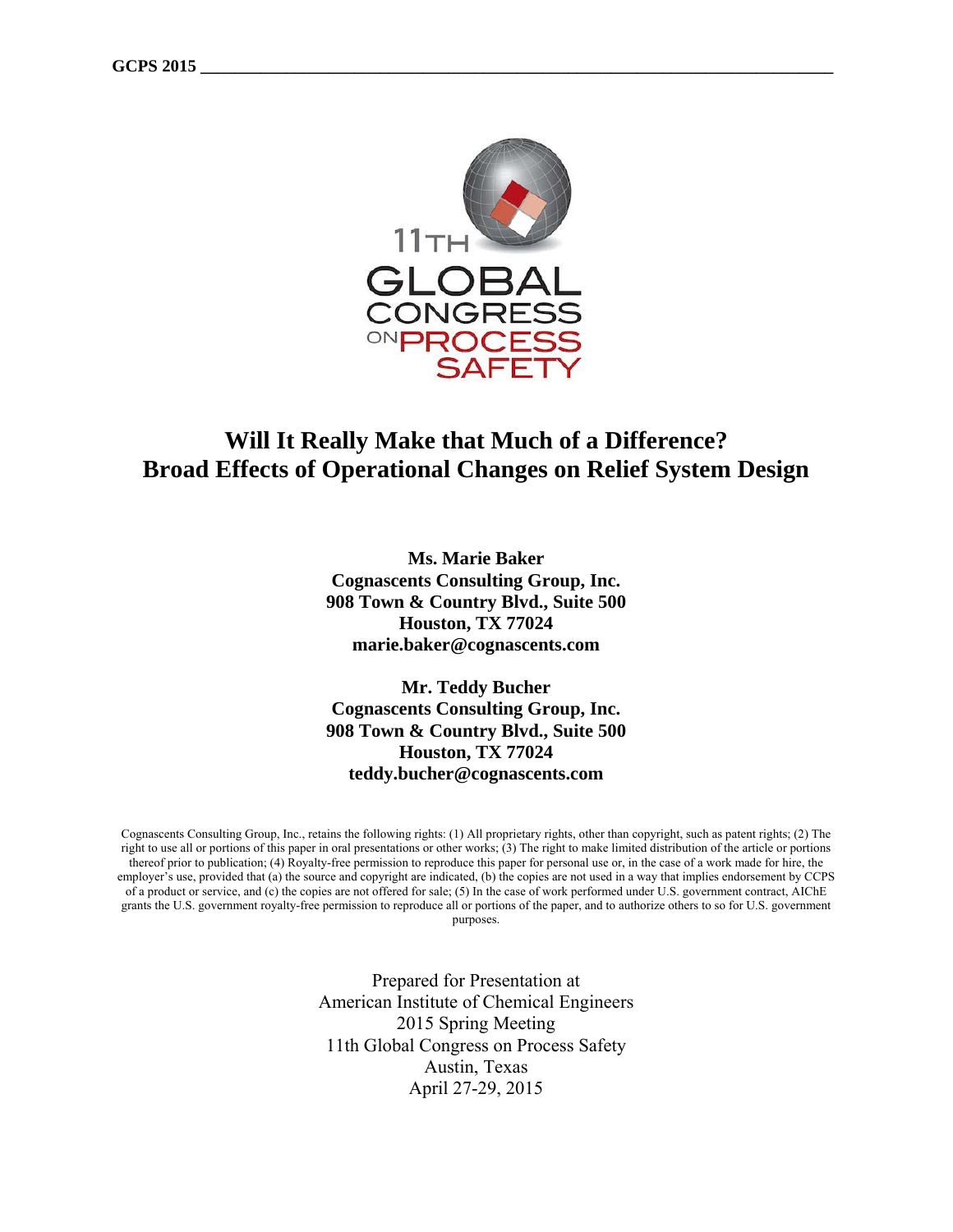### UNPUBLISHED

AIChE shall not be responsible for statements or opinions contained in papers or printed in its publications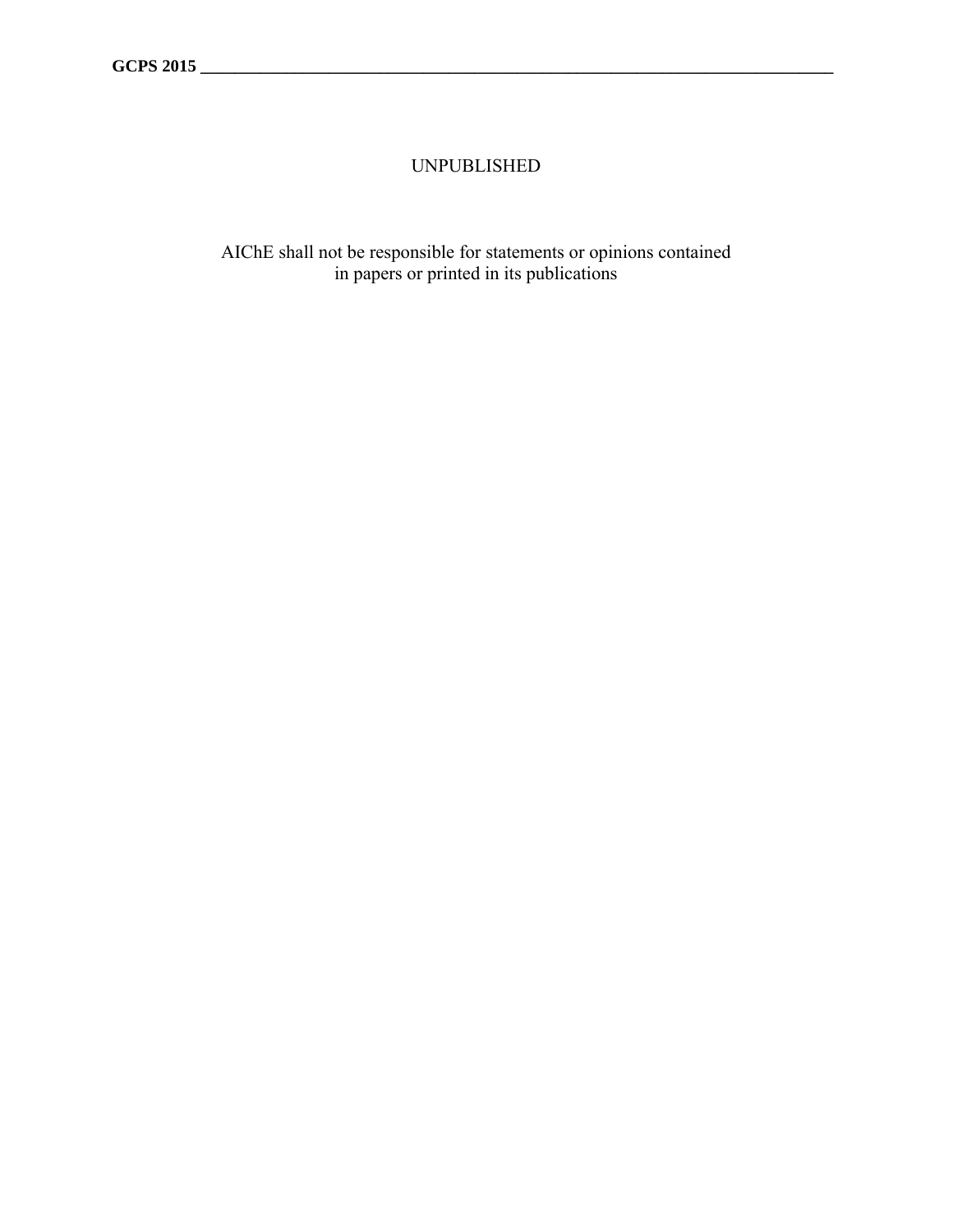# **Will It Really Make that Much of a Difference? Broad Effects of Operational Changes on Relief System Design**

**Ms. Marie Baker Cognascents Consulting Group, Inc. 908 Town & Country Blvd., Suite 500 Houston, TX 77024 marie.baker@cognascents.com** 

#### **Mr. Teddy Bucher Cognascents Consulting Group, Inc.**

**Keywords:** Evergreen, flare system analysis, Hazard and Operability Study (HAZOP), Independent Protection Layer (IPL), Management of Change (MOC), overpressure analysis, pressure relief analysis and design, Process Hazard Analysis (PHA), process modes of operation, Process Safety Information (PSI), relief device design basis, relief rate calculation and sizing, safeguard.

#### **Abstract**

Throughout the life of an operating facility, changes to the process are inevitable and potentially affect the systems that keep personnel and equipment safe. The Management of Change (MOC) process is intended to evaluate proposed changes prior to implementation to assess and address any risks that might be introduced as a result of this change. The MOC process typically includes a process hazards analysis (e.g. Hazard and Operability Study, Layer of Protection Analysis), which evaluates safeguards and independent protection layers (IPLs) for the proposed changes.

Of the many IPLs, pressure relief devices are often overlooked and a re-evaluation of the relief system design basis is sometimes not performed. The authors have observed that personnel do not always recognize the operational change may affect the relief system.

In this paper, the authors explore what types of changes should trigger a relief system design review, exploring why minor modifications may have major ramifications. They also provide specific examples of the most common changes that demonstrate how the relief system design can be affected.

The target audience for this paper is anyone whose responsibilities include (1) pressure relief analysis, (2) process safety management, (3) management of an operating facility, (4) process engineering, and (5) process safety information management.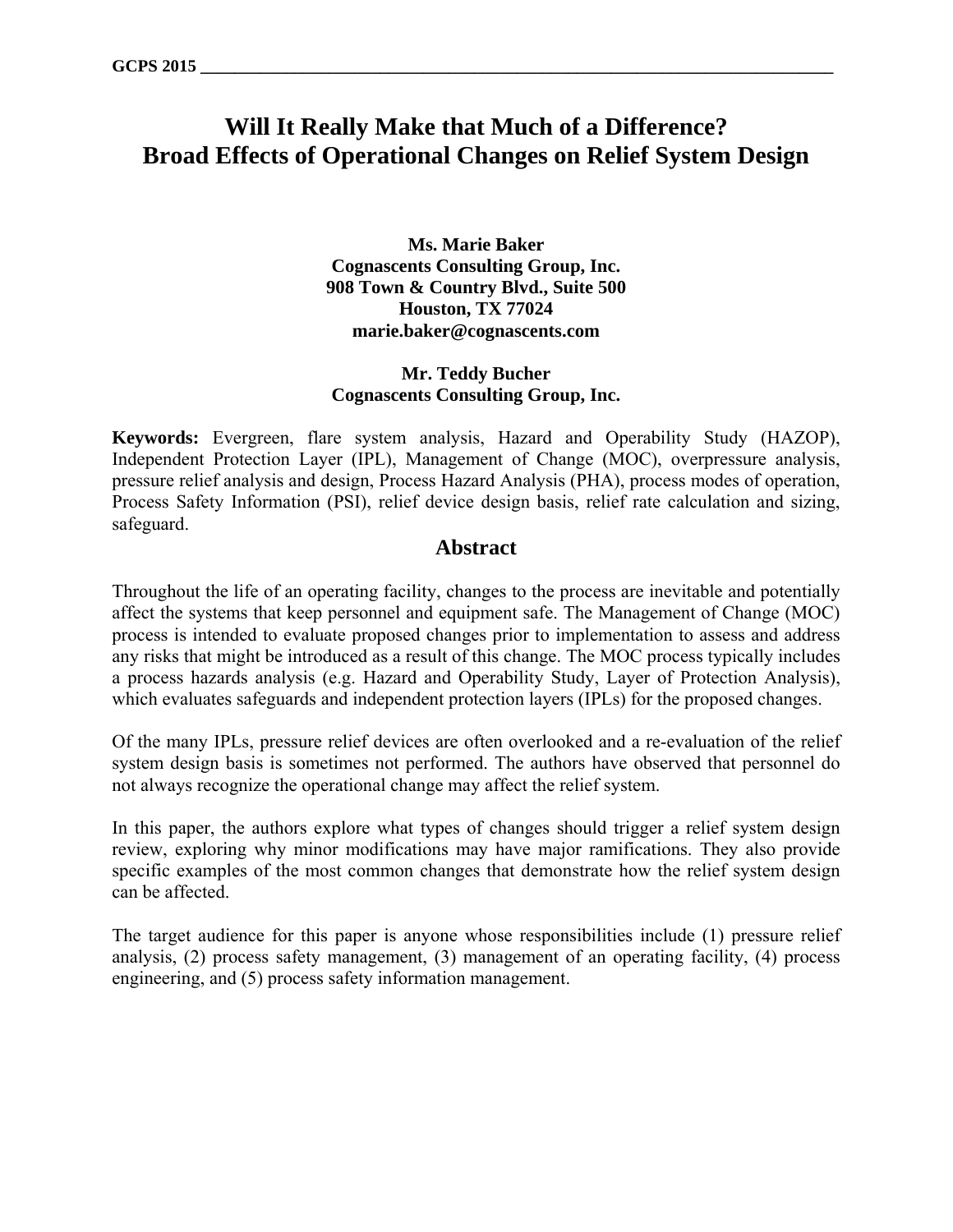### **1. Background and Purpose**

All operational changes potentially affect relief system design. Some changes have a minor or negligible affect while others can change the entire relief system design basis.

In theory, a facility's relief system design basis should be reviewed before any operational change occurs. However, this is not a practical approach as change is an ever-present aspect of an operating facility. Not all operational changes require a full relief system design review. Within any facility, operational variation is present and the relief system should be designed to account for small variations in operating pressure, operating temperature, and normal vessel liquid levels.

The Management of Change (MOC) process should include a review of affected relief system to assess the adequacy of the design basis or bases. Will the proposed change result in a new credible overpressure scenario or an undersized relief device? What effect might the change have on downstream relief devices? These are questions that should be asked during the MOC process before a change is implemented. These are also questions that will be asked in a Process Hazards Analysis (PHA). Without a good understanding of how changes can affect the relief system, the resulting risk level may be higher if the relief device can no longer be considered an Independent Protection Layer (IPL).

Sometimes the relief system design basis may be reviewed, but the documentation and any required calculations are not updated; thereby, giving the appearance that no review was performed. Two outcomes are possible when documentation is not updated. One outcome could be that the relief device is adequately sized for the operational change, but not documented and not included as an IPL; therefore, the perceived risk is greater than the actual risk. The second outcome could be that the change results in an additional overpressure scenario, for which the relief device is not sized or is undersized. With no documentation, though, the relief device is counted as an IPL and the perceived risk is less than the actual risk.

## **2. Exploring Operational Changes**

There are many operational changes that can occur in a facility. Due to the inherent interconnectivity of all the components and equipment at a facility, sometimes an operational change to one part of the process will result in another operational change to a different part. A throughput change may require modifications to equipment. An equipment re-rate may require an operating envelope change. Accordingly, the total effects of a relatively minor change to a system may be larger than originally anticipated.

These operational changes can affect relief valve sizing in different ways, and some calculations are more susceptible to operational change than others. They can result in the addition or elimination of an overpressure scenario, or a change to the current sizing of the relief device.

In the sections that follow, the authors will provide details for the most common operational changes: throughput change, equipment change, equipment re-rate, feedstock (compositional) change, and operating envelope change. Each section will (1) outline the impact each type of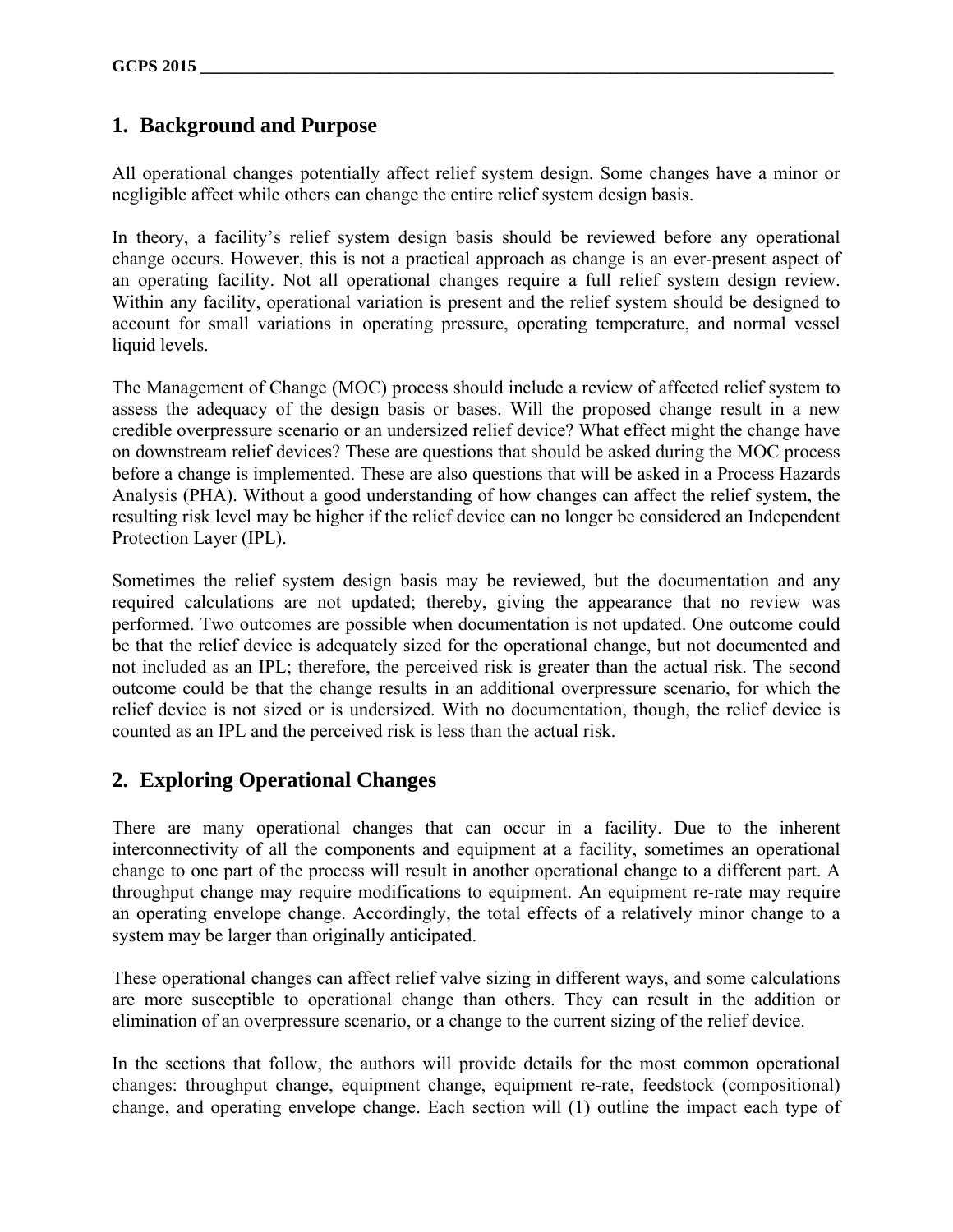change may have on an affected pressure relief system, focusing on the addition of credible scenarios and increases in the sizing of the relief device, and (2) examine correlations between the magnitude of operational change and resultant change to relief device sizing.

The information provided is not all-inclusive, nor is it absolute. Exceptions always exist, but in the authors' experience the descriptions and guidance are what normally occurs.

Even if the controlling overpressure scenario and relief device size does not change, the relief system design documentation should be updated to reflect the current system configuration.

### **3. Throughput Change**

#### *3.1 Throughput Change*

A throughput change describes a change in the rate of material entering the facility or unit. Changes could be for increased or decreased production, or as a result of a change in another part of the process. To simplify things, we will only consider throughput increases as throughput decreases tend to be short-term in nature and rarely result in a higher required relief rate.

Overpressure scenarios can be classified as rate dependent or non-rate dependent. For the purposes of this paper, a rate dependent overpressure scenario will be defined as any calculation which changes based on the amount of fluid passing through the system. Rate dependent cases typically involve specifying the relief rate instead of calculating a relief rate. Calculations which are based on a pressure differential (e.g. flow across a control valve, orifice flow), or which depend on a vaporization rate (e.g. external fire), are considered to be non-rate dependent. Throughput changes directly affect rate dependent overpressure scenarios, the most common of which are blocked outlet and loss of cooling/reflux.

On the surface, a throughput change can seem straightforward, and one might expect it to be easy to check relief valve sizing. As the throughput rate increases, the new throughput should be compared to the capacity of the relief device to determine if the capacity is exceeded. This simplified analysis is indeed effective in systems where boiling or chemical reaction does not occur (for which a more complex approach should be used).

To illustrate a simple analysis, let us look at a basic liquid/vapor separator and the blocked outlet overpressure scenario on the vapor overhead line. Two-phase feed enters the separator at 10,000 lb/hr and produces 2,415 lb/hr of vapor which corresponds to a required relief area of 0.081 in<sup>2</sup>. A debottlenecking project is implemented which increases the feed to 15,000 lb/hr having the same composition and operating conditions. The new feedrate produces 3,623 lb/hr of vapor which corresponds to a required relief area of  $0.122$  in<sup>2</sup>. The vapor flowrate and required area both increased by the same percentage the feed was increased, showing a direct correlation between the throughput increase and the relief rate/area increase.

When looking at how the more complex systems change based on throughput, the best way to perform an analysis is using a simulation to mimic relief conditions. An example of a more complex system is a tower with a loss of cooling to the overhead condenser. Consider a tower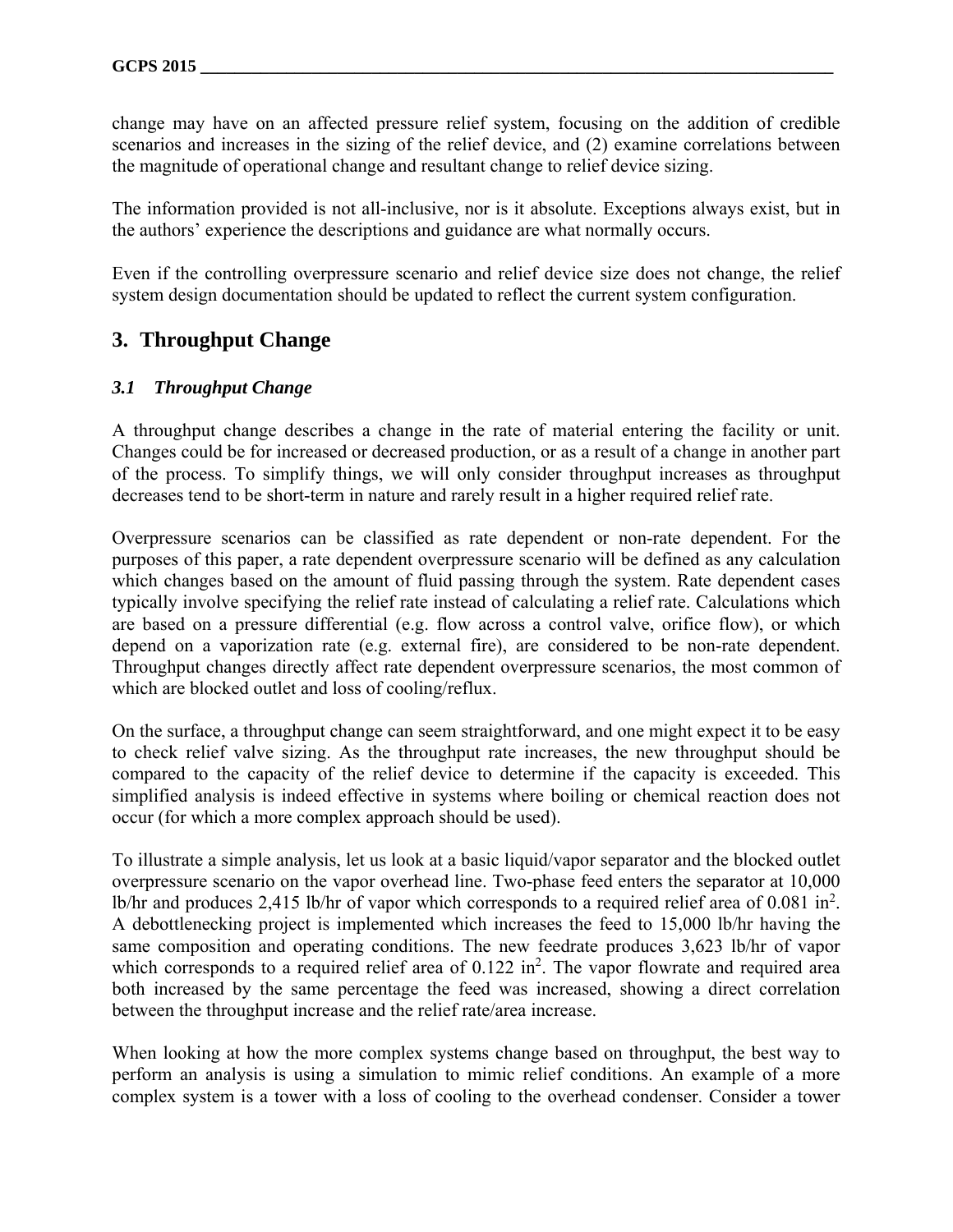designed to separate C4s and lighter from a feed stream. Losing overhead cooling produces a certain amount of relief fluid. When the throughput to the original tower is increased by 15% and all other conditions remain the same, the required orifice area also increases by approximately 15%.

Both of these examples show that when other conditions remain the same, there is a direct correlation between throughput increase and relief area increase. If other factors (e.g. pressure, desired separation) change, then the desired correlation may not hold true.

## **4. Equipment Change**

Another potential pitfall is changes to equipment. This can be something as simple as changing a pump impeller or something as complex as replacing a fractionating column. As a general guide, replacements-in-kind typically will not affect the relief device sizing. Examples of equipment replacements-in-kind include replacing a heat exchanger with a similar size and duty exchanger, replacing a control valve with one having the same size and C<sub>v</sub> value, or replacing a tower with one having the same dimensions and number of trays so as to keep the separation the same. If the replacement heat exchanger has a longer shell or thicker tubesheet, it would not be considered a replacement-in-kind, relief device sizing could be affected, and the change may require the relief valve to be resized.

#### *4.1 Pump Impeller Change*

Consider a process which requires additional flow through a centrifugal pump. The facility currently has one online pump and one spare and would like to remain with only one pump in operation at a time. The process dictates that pump discharge pressure must remain the same, so the decision is made to install a larger diameter pump impeller to achieve the increased flow. With the larger impeller, the pump curve has changed and the deadhead pressure has increased. This example actually has two items that need to be checked.

First, it must be determined whether the previous deadhead pressure of the pump would overpressure the vessel if the liquid outlet was blocked and the vessel overfilled. A review of the relief device protecting the downstream vessel may show the MAWP of the vessel is greater than the deadhead pressure of the pump. In this example, liquid blocked outlet is not a credible overpressure scenario and no sizing was performed. However, with the *increase* in deadhead pressure, a review of the same relief device may show the deadhead pressure has increased sufficiently to result in overpressure of the vessel in the event of a liquid blocked outlet. Sizing must be performed to determine the adequacy of the relief valve.

To put it in terms of actual values, originally, the pump deadhead pressure was 195 psig. The downstream vessel has a MAWP of 200 psig and the relief device is set at the same pressure. Since the deadhead pressure did not exceed the MAWP of the vessel, this would not have been considered a credible overpressure scenario and no relief device sizing would have been performed. With the new impeller the deadhead pressure of the pump is 225 psig which now exceeds the MAWP plus allowable accumulation of the vessel which equates to 220 psig. Now this scenario has become a credible overpressure scenario and requires relief device sizing.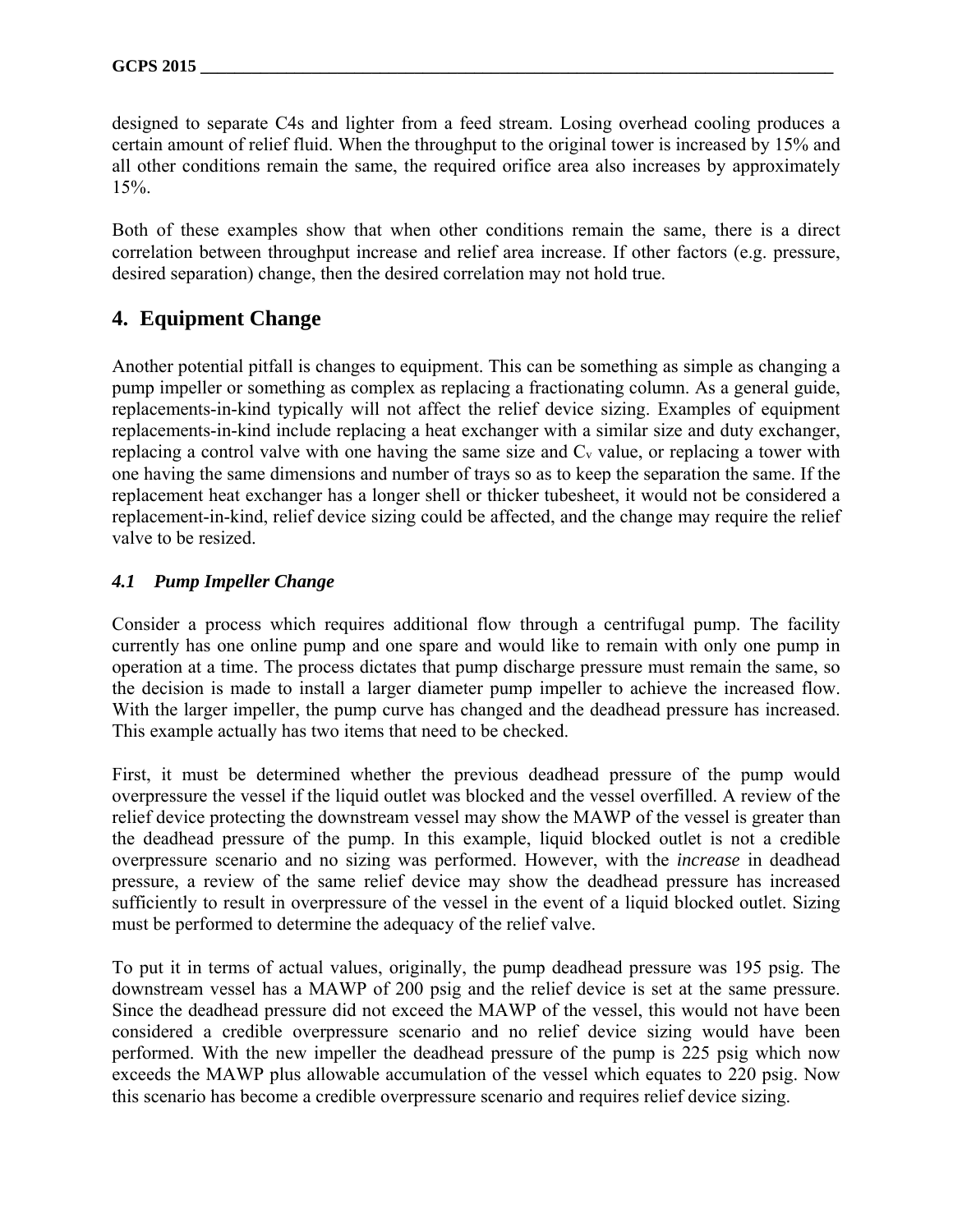Second, if the relief device was initially sized for the liquid blocked outlet overpressure scenario, the device must be checked to determine if the relief device has enough capacity to pass the new flowrate. This would be similar to the throughput increase and the relief rate change would be in direct proportion to the increase in pump flowrate.

#### *4.2 Control Valve Change*

A different type of equipment change involves a control valve used to let down pressure. A given process requires an increase in fuel gas to a vessel with an MAWP of 150 psig and relief device set at the same pressure. A control valve is installed on the fuel gas line to let the pressure down from 200 psig to 100 psig before entering the vessel. The existing control valve is not large enough to allow the increased flow and remain at the downstream operating pressure of 100 psig. The facility decides to install a larger control valve to obtain the required flow at the normal operating pressure. The downstream relief device is properly sized for the flow through the control valve currently installed. Though various factors contribute to the amount of flow that passes through a control valve, the  $C_v$  value has the greatest impact. The greater the change in wide open  $C_v$  value, the greater the increase in required area.

## **5. Equipment Re-rate**

Equipment re-rating can be done to decrease the MAWP of equipment and is often done to extend its life. When equipment is re-rated, it can have an effect not just on the relief device protecting it, but it could also affect additional relief valves that are not as obvious. It could potentially eliminate credible overpressure scenarios in other downstream relief devices or it may add scenarios to other relief devices. For instance, re-rating the low pressure side of a shell-andtube heat exchanger may result in tube rupture becoming a credible overpressure scenario where it may not have previously been. Re-rating the high pressure side of a shell-and-tube heat exchanger may eliminate a tube rupture scenario for that exchanger.

### *5.1 Heat Exchanger Re-rate*

In the heat exchanger examples mentioned above, let us consider what happens when each side is re-rated. A heat exchanger has a shell-side (high pressure) MAWP of 300 psig. The tube-side (low pressure) has an MAWP of 200 psig and a hydrotest of 1.5 times (300 psig). For this exchanger, the shell-side MAWP does not exceed the tube-side hydrotest pressure and tube rupture is not considered a credible overpressure scenario. If the tube-side is re-rated to 175 psig MAWP and 1.5 times hydrotest (263 psig), the tube-side hydrotest pressure is now less than the shell-side MAWP. This has created a credible overpressure scenario and the tube-side relief valve should be resized to pass tube rupture flow.

A different heat exchanger has a tube-side (high pressure) MAWP of 400 psig. The shell-side (low pressure) MAWP is 250 psig and has a hydrotest of 1.5 times (375 psig). In this exchanger, the shell-side relief valve is sized for a tube rupture overpressure scenario. Downstream of the shell-side of this exchanger is a vessel also with an MAWP of 250 psig but a hydrotest of only 1.3 times (325 psig). The tube-side of the exchanger is re-rated down to 370 psig, which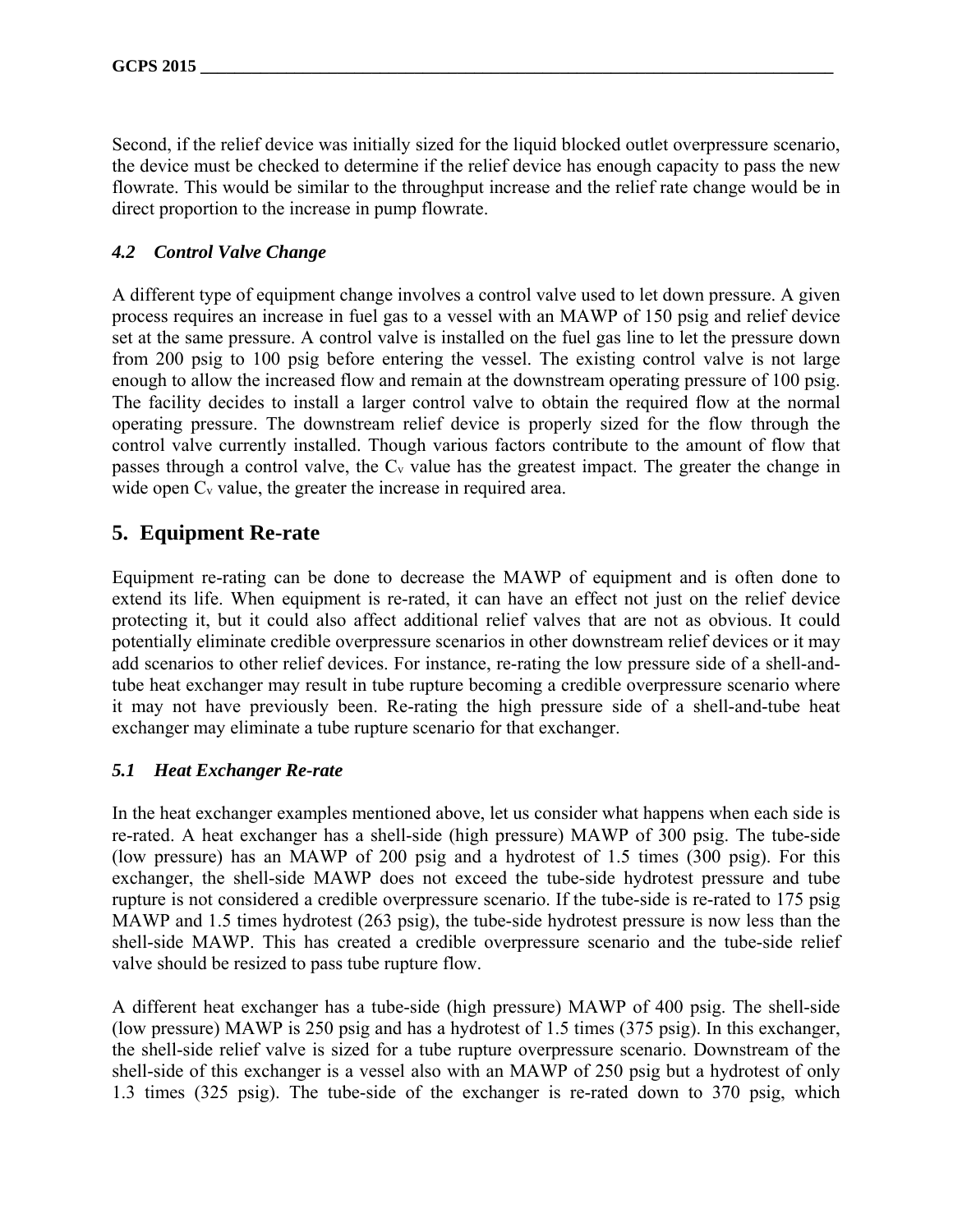eliminates the tube rupture case in the exchanger. However, the downstream vessel hydrotest pressure is still less than the tube-side MAWP. Now the downstream vessel has a credible tube rupture scenario and the relief valve should be resized for it.

#### *5.2 Vessel Re-rate*

Often, an upstream relief valve is used to limit the pressure to downstream equipment (i.e. both vessels have an MAWP of 300 psig and the upstream relief valve is sized for a blocked outlet case so the downstream relief valve is not needed for a blocked outlet). If the downstream vessel is re-rated to 250 psig, the upstream relief valve cannot be used to limit the pressure to the downstream vessel and the lower set pressure relief valve will need to be re-sized for the blocked outlet scenario.

### **6. Feedstock (Compositional) Change**

Composition changes can occur in any part of a facility. They can be changes to feedstock, addition of a new feedstream, changes to chemical additives, or changes in composition within the facility or process unit. Compositional changes may not have the same effect at the end of a facility or process unit as they do at the inlet. The potential for the most change to the relief valve is where the compositional change is introduced. The fluid phase also contributes to how much the composition will affect the relief valve sizing.

Vapor streams are affected by changes in molecular weight (MW) which is essentially a specific gravity change. The lower the molecular weight and subsequently specific gravity, the greater the required relief area -- assuming the same temperature, pressure, and flowrate for a given stream. However, the change here is not proportional as it is with a throughput change. Consider a vapor hydrocarbon stream entering a gas plant having a molecular weight of 22.5 lb/lbmol. Gas from a different well is routed to this same gas plant, changing the molecular weight to 21.3 lb/lbmol. This change in composition will have some effect on relief valve sizing but will likely be insignificant. If the gas molecular weight changed from the initial down to 18.8 lb/lbmol, the effect on relief valve sizing will likely be greater.

Liquid streams are also affected by changes in molecular weight and liquid specific gravity. However, changes in molecular weight without a subsequent change in specific gravity have little effect on relief valve sizing. For example, MDEA used for removing H2S from vapor streams is typically 40% MDEA and 60% water and has a molecular weight of 58.47 lb/lbmol. A stream of pure MDEA has a much higher molecular weight (119.16 lb/lbmol); however, the specific gravities of these two streams are approximately the same at the same conditions. The similar specific gravity indicates relief valve sizing will be similar.

A final feedstock change worth considering pertains to production wells. Over the lifetime of a given subsea gas well, for instance, the production fluid from the well will typically develop higher and higher water to gas ratios. If a relief valve is installed on the flowline upstream of any separation to safeguard against a blocked-in scenario, it would need to relieve the full production fluid -- in this case, a two-phase mixture. The relief installation should be adequately sized to account for all expected flow profiles; however, it is significantly more difficult to generalize the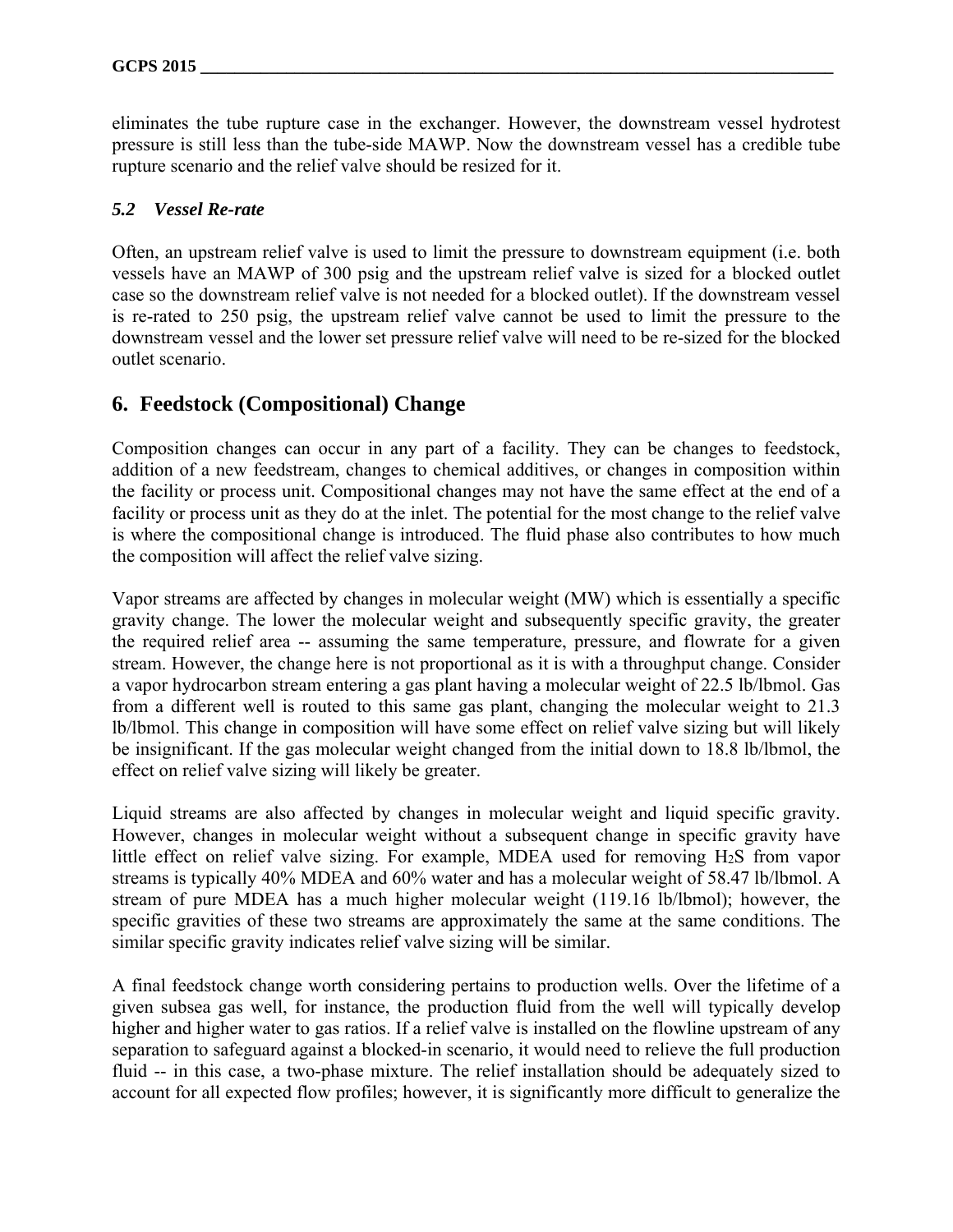effect different flow qualities will have on relief valve sizing, as sizing of two-phase flow requires a much more rigorous analysis than single phase flow. As such, the recommended approach is to ensure that the relief design is adequate for all extremes of the flow profile for the projected lifetime of the well.

### **7. Operation Envelope Change**

Of all potential operational changes, the operating envelope changes have the potential to be the most severe and seem to be the easiest to overlook in relief device sizing. Operation envelope refers to pressure, temperature, liquid level, and alarm setpoints/interlocks. In the authors' experience, a good practice is to size relief devices such that minor fluctuations in operating conditions will not require resizing of the relief valve. For example, if the controlling case for a valve requires an area of  $1.270$  in<sup>2</sup>, good engineering practice when designing the relief system is to install a K orifice  $(1.853 \text{ in}^2)$  instead of a J orifice  $(1.287 \text{ in}^2)$  to allow for fluctuations in the process.

Required relief rates are typically calculated based on the normal operating conditions at the time of the analysis. If those operating conditions change significantly, the required relief rate and subsequently the relief device sizing may change as well. This is especially important if the change in operating conditions results in additional credible overpressure scenarios.

A pressure or temperature change in an upstream vessel may also result in more than a pressure/temperature change in downstream vessels. For example, look at the cold side of a shell-and-tube heat exchanger. If the operational temperature of the hot side is increased, the result of isolating the cold side could be vaporization of the liquid instead of thermal expansion of the liquid. Additionally, increases to the pressure of the high pressure side could render the installed relief device ineffective due to the response time.

### *7.1 Pressure Change*

Many required relief rate calculations are based on pressure differential. As the pressure increases on the high pressure side, the required relief rate increases and subsequently the relief device required area increases.

One of the most frequently occurring examples of pressure change involves gas blowby from a higher pressure vessel down to a lower pressure vessel by way of a wide open control valve. Consider a separator operating at 400 psig. As a result of a change to the process upstream, the separator must run at a higher operating pressure than normal. The operating pressure needs to increase from 400 psig to 475 psig. The downstream vessel has an MAWP of 250 psig with the relief device set at the same pressure. This creates an increased pressure differential from 125 psi to 200 psi.

Operating pressure increases can also affect the stability of the relief device. In order for relief devices to operate properly, a pressure differential must exist between the set pressure of the relief device and the operating pressure of the vessel due to blowdown and tightness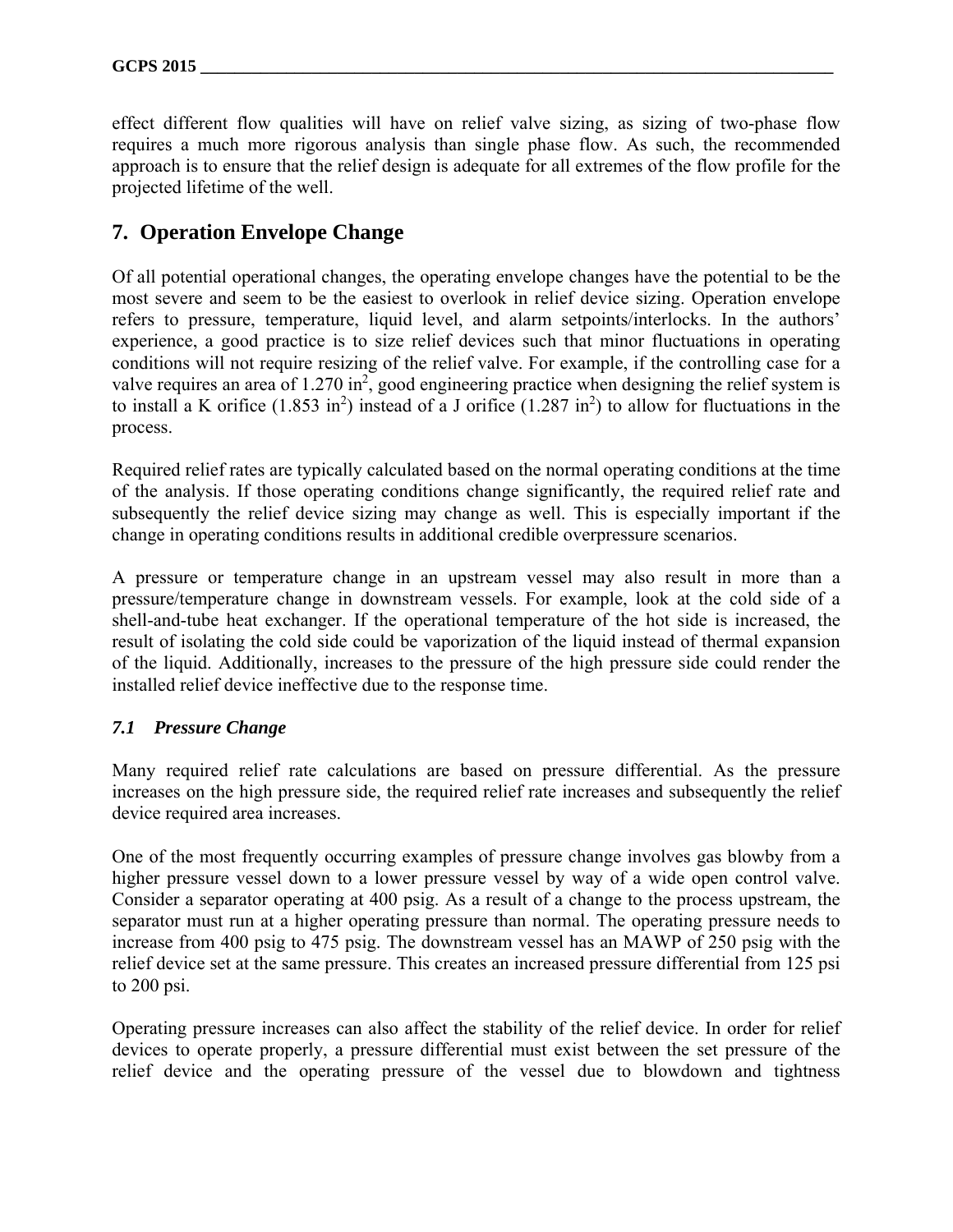requirements. For direct, spring-operated conventional and balanced bellows relief devices, there are general guidelines for the minimum difference.[1]

- 5 psig for set pressures  $\leq$  70 psig
- 10% for set pressures between 71 psig and 1000 psig
- 7% for set pressures  $> 1000$  psig

Pilot-operated relief valves are a special case as they have different blowdown and tightness requirements and can operate at a much lower differential than spring-loaded valves. The typical differential pressure for pilot-operated valves is 5%. Operating at differentials less than the recommended minimum values may result in chattering or cycling and subsequent damage to the relief valve or failure of the relief valve altogether.

#### *7.2 Temperature Change*

Temperature changes do not necessarily have as direct an effect on relief device sizing as pressure changes do. Incompressible fluids are more affected by temperature changes than compressible fluids. Unlike pressure, temperature changes will not create new overpressure scenarios except in the case of thermal expansion due to ambient heating (solar radiation). Temperature has the potential to change the phase of a fluid from all liquid to two-phase or vapor when flashing from higher pressure down to lower pressure. Required relief area is much greater for a two-phase fluid than for a liquid.

For instance, a vessel with a liquid hydrocarbon mixture operates at 250 psig and 180 °F. The liquid flows to a downstream vessel through a control valve to a vessel which has a MAWP of 100 psig. At these upstream conditions, the fluid will remain all liquid as it flows through the control valve and the relief fluid will be all liquid. If the temperature of the upstream fluid is increased to 210 °F, the fluid flashes as it flows through the control valve and the relief fluid becomes two-phase which has a much greater required relief area than liquid.

The other main effect temperature changes have is during a liquid thermal expansion overpressure scenario, specifically thermal expansion in the cold side of a shell-and-tube heat exchanger. This occurs when the cold fluid is isolated while hot fluid continues. The temperature of the hot side fluid determines if the cold fluid remains a liquid or vaporizes at relief pressure. During the initial analysis of a relief device, the temperature of the hot fluid may not have been high enough to vaporize the cold fluid. If the hot fluid temperature is increased, the current analysis may require the relief device to be sized for vaporization of the cold fluid instead of expansion. This could significantly change the sizing of the relief valve.

Another example involves a shell-and-tube heat exchanger having the hot side fluid on the shellside and cold side fluid on the tube-side. The hot side fluid normally operates at about 250 °F. At this temperature, the colder fluid will remain liquid at relief pressure if the tube side of the exchanger is blocked in while the hot side remains flowing. However, if the temperature of the hot side is raised to 305 °F, the fluid will vaporize when blocked in.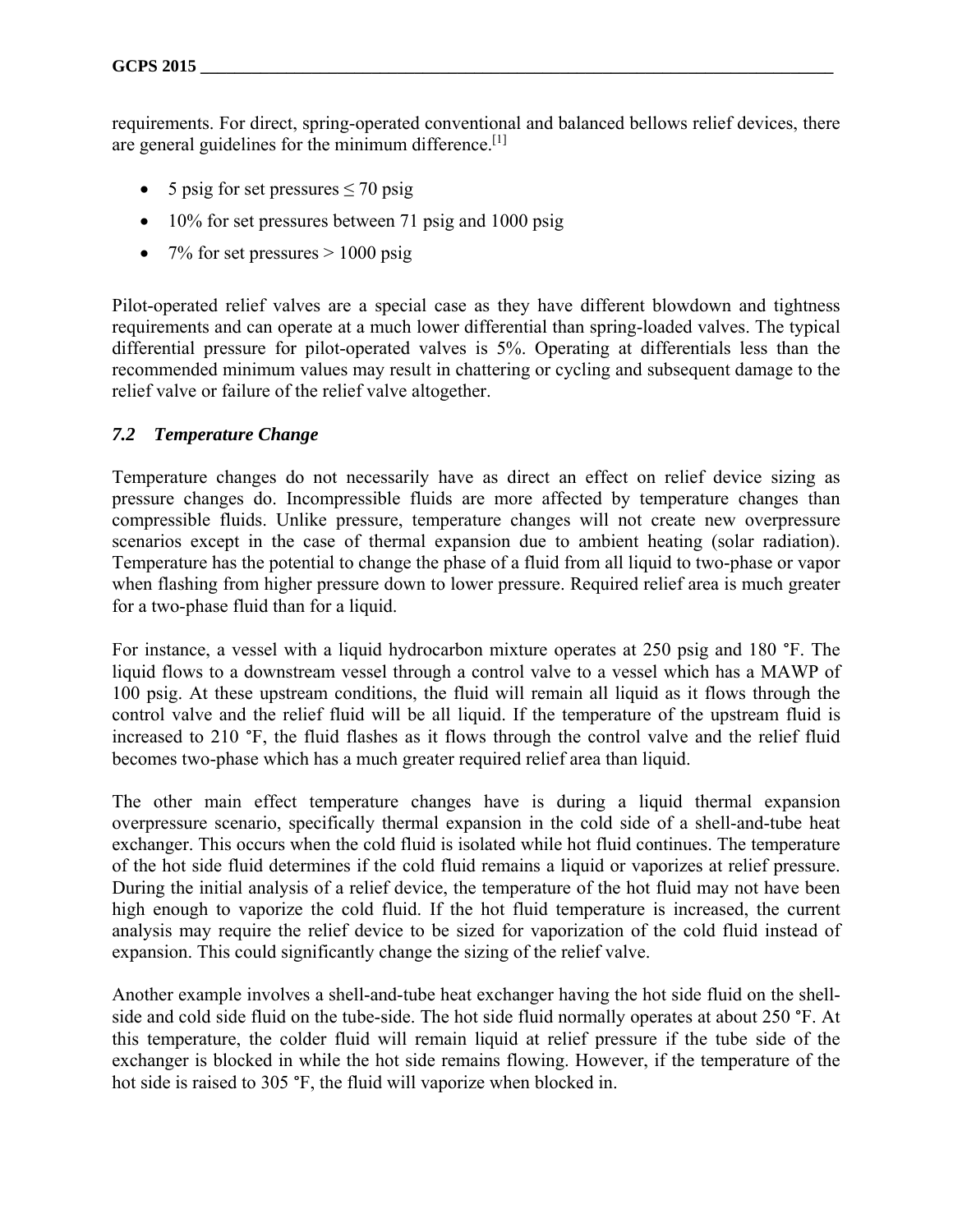### *7.3 Liquid Level Change*

Vessel liquid levels can be one of the most difficult operational changes to assess against a given relief system design. Liquid levels factor into more than just the required relief rate calculations. They may factor into what types of instrumentation are installed on a vessel and the determination of response time during an upset. A cursory glance through the relief system design may not be enough to understand how a change in liquid level will affect the system.

The most common impact of a liquid level change is on the external fire overpressure scenario. Liquid level affects the wetted surface area calculation, which changes the external fire required relief rate calculation. Since the heat input calculation is based on the wetted area raised to the 0.82 power, it is difficult to determine a correlation between the increase in liquid level and relief valve sizing. Small increases in liquid level are expected to have less effect on relief valve sizing than larger changes.

Another area where adjustments to liquid level can be an issue is in the case of high pressure to low pressure interfaces (e.g. high pressure separator flowing into a low pressure separator) where liquid overfill can occur prior to gas blowby when a bottom level control valve fails open. The liquid levels in both vessels can initially be set such that loss of liquid level in the upstream vessel does not overfill the downstream vessel prior to gas blowby occurring from the upstream vessel. An increase to either the upstream vessel or downstream vessel liquid level may be sufficient that the low pressure vessel will overfill with liquid prior to gas blowby. This liquid full condition can result in the gas displacing the liquid in the vessel and that liquid having to be relieved before the high pressure gas can be relieved.

## **8. Additional Considerations**

The operational changes described above are the most common and have the greatest impact on relief system design. As mentioned above, any operational change has the potential to result in a relief design basis change. Some additional operational changes are listed below:

- Removal of restriction orifices if the orifice is used in sizing the relief device, removal of the orifice will require a change in the relief device sizing and probably an increase in the size of the relief device;
- Changes to relief device inlet and outlet piping;
- Changes in alarms or interlock setpoints a note of caution here, changes in alarm setpoints may not require an MOC but the setpoints may be used in the relief device sizing as an upper or lower limit; and
- Installing or removing check vales API 521 Section  $4.4.9.3^{[2]}$  provides guidance on taking credit for installed check valves to reduce required relief rates.

### **9. Guidance**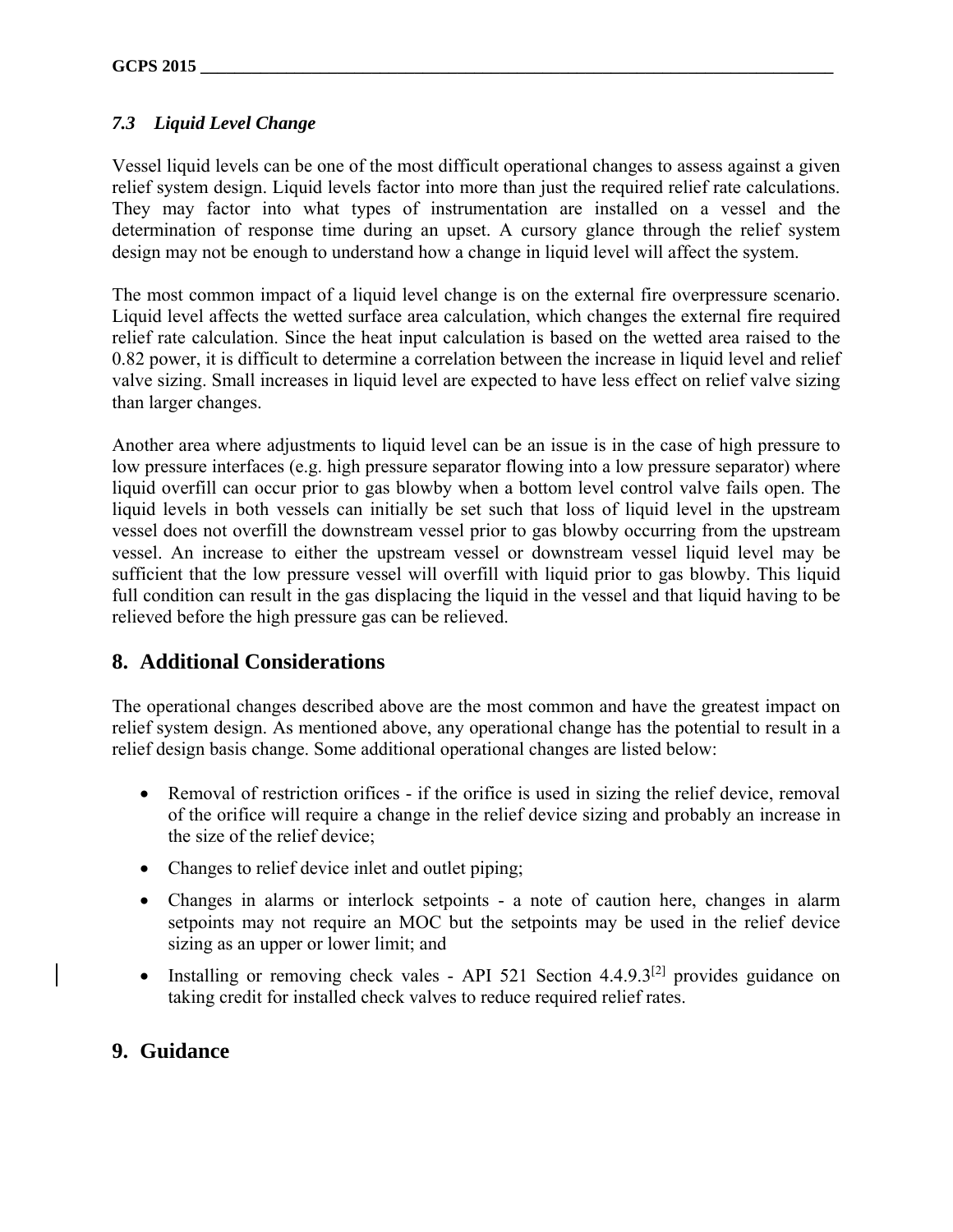Now that the most common operational changes have been described and specific examples have been detailed, how does that translate into knowing if your change will have a large or small effect on the relief system design? The authors have put together some guidance to follow when evaluating operational changes. As a note, in the authors' experience, if the current required area for the overpressure scenario affected is within 10% of the available area of the relief device, the device should be resized for any change.

While each operational change is unique, there are some commonalities that may provide the engineer a way to evaluate the effect on relief system design.

- Throughput changes generally result in a percent change in relief area proportional to the percent change in flow when all other conditions remain the same.
- Equipment changes are varied, and therefore, more difficult to find commonalities. Changes to rotating equipment tend to follow the same guidelines as throughput changes. For globe style control valves, the percent change in wide open  $C_v$  is roughly equal to the percent change in relief device required relief area. Changes to vessels and heat exchangers should be evaluated on a case-by-case basis.
- When re-rating heat exchangers, the tube rupture overpressure scenario is the most critical. If the relief device is already sized for the tube rupture scenario, a pressure differential change of approximately 5% corresponds to a less than 10% change in required relief area; however, the percent change in relief area is not proportional to the change in pressure. Re-rating of a vessel should require the entire relief system to be reevaluated at the new pressure. Any changes that need to be made should follow the other typical operational changes described.
- Feedstock changes generally have the least effect on relief valve design. When evaluating vapor, as the MW decreases, the required relief area increases. There is difficulty in determining a percentage change since the composition affects other properties. With liquid compositions in the same family (e.g. hydrocarbons), as the molecular weight increases, the density increases as well which in turn increases the required relief area. Generally, the required relief area changes at a rate of 50% of the density change.
- Changes in pressure when evaluating vapor show that at pressures less than 200 psig, the percent change in pressure is greater than the percent change in required relief area. At pressures greater than 200 psig, the percent change in pressure is less than the percent change in required relief area. For liquids, the percent change in pressure corresponds to the percent change in required relief area. Changes in temperature have little to no effect on the required relief area of vapors. For liquids, unless a significant change in specific gravity is associated with the temperature change, the required relief area is minimally changed. Changing a vessel's liquid level by 20% creates a 10% - 15% change in required relief area.

### **10. Conclusion**